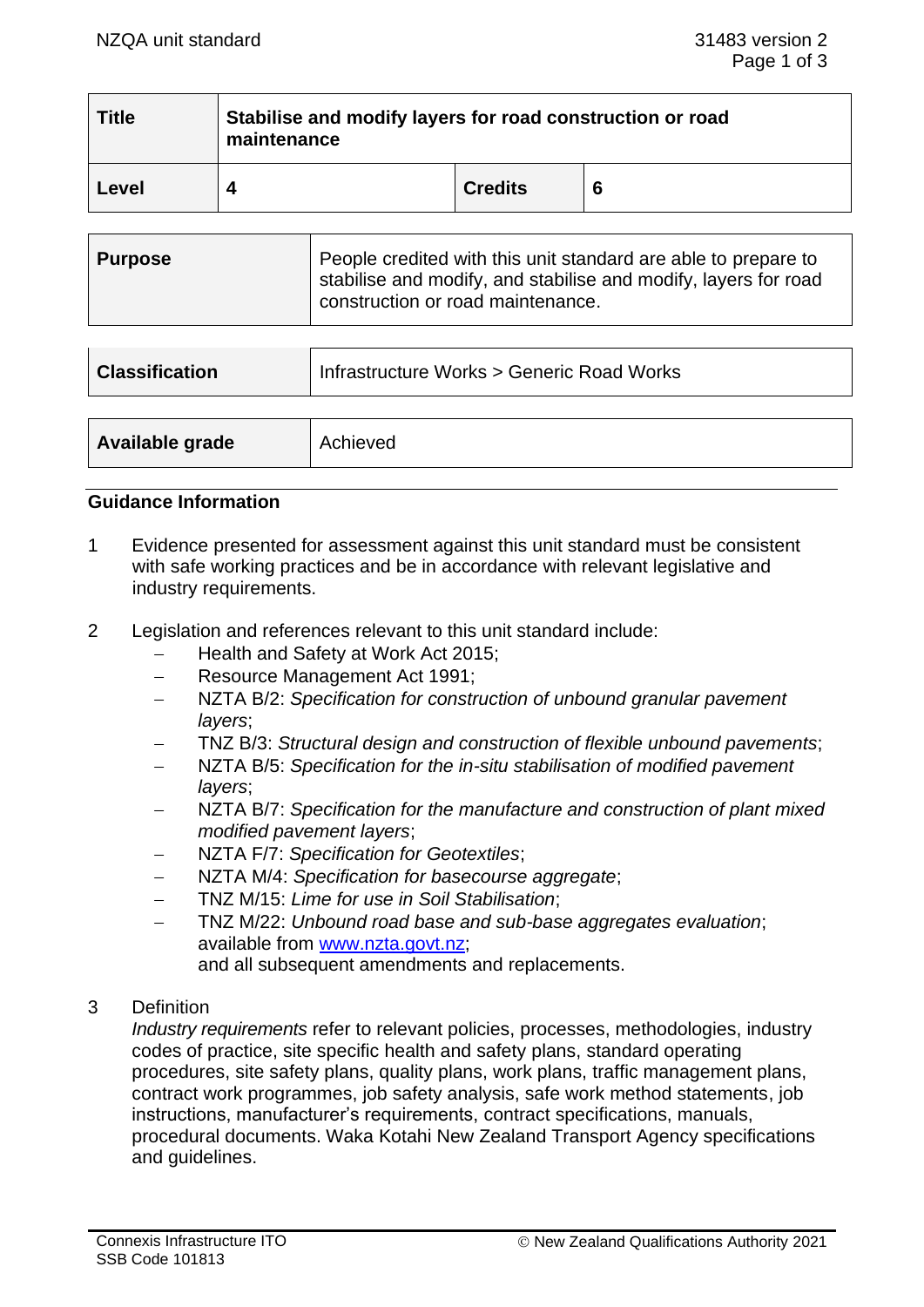# **Outcomes and performance criteria**

# **Outcome 1**

Prepare to stabilise and modify layers for road construction or road maintenance.

#### **Performance criteria**

- 1.1 Specified bearing capacity and method of stabilisation or method of modification are determined and confirmed.
- 1.2 Site conditions are checked and confirmed as suitable for stabilisation or modification to take place.

Range conditions include – weather, time.

- 1.3 Plant, equipment, and materials are selected in accordance with stabilisation or modification method.
- 1.4 Site management and communication requirements are identified and confirmed as in place before commencement of work.
	- Range requirements include site safety plan, environmental plan, traffic management plan.

# **Outcome 2**

Stabilise and modify layers for road construction or road maintenance.

Range methods include at least one stabilisation method and one modification method; evidence of three methods is required.

# **Performance criteria**

- 2.1 Area to be stabilised or modified is cleared of all debris and levelled.
- 2.2 Any required mixing of stabilising or modification agents is carried out.
- 2.3 Stabilisation or modification agent is applied to achieve specified bearing capacity.
- 2.4 Compaction of stabilised or modified layers is carried out to achieve a uniform, stable density.
- 2.5 Any joints are constructed.

| <b>Planned review date</b> | 131 December 2026 |
|----------------------------|-------------------|
|----------------------------|-------------------|